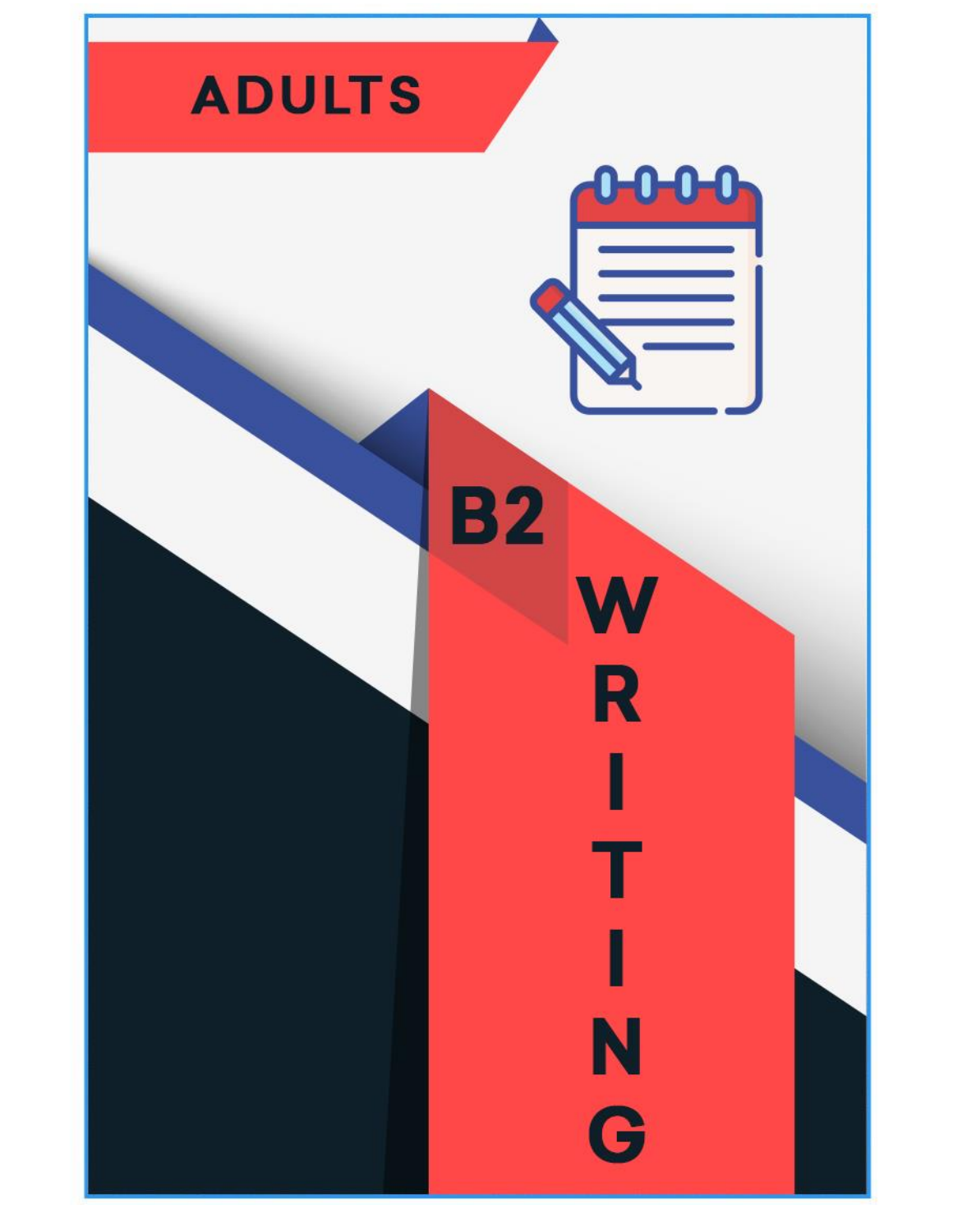# Write a letter to your friend.

|  |  |                                            |                                                  | Thank you for your letter telling me what time your train is due to arrive in |  |  |  |  |
|--|--|--------------------------------------------|--------------------------------------------------|-------------------------------------------------------------------------------|--|--|--|--|
|  |  |                                            | I'm looking forward to showing you where I live. |                                                                               |  |  |  |  |
|  |  |                                            |                                                  |                                                                               |  |  |  |  |
|  |  |                                            |                                                  |                                                                               |  |  |  |  |
|  |  |                                            |                                                  |                                                                               |  |  |  |  |
|  |  |                                            |                                                  |                                                                               |  |  |  |  |
|  |  |                                            |                                                  |                                                                               |  |  |  |  |
|  |  |                                            |                                                  |                                                                               |  |  |  |  |
|  |  | I hope you'll enjoy your day-see you soon. |                                                  |                                                                               |  |  |  |  |

Love, \_\_\_\_\_\_\_\_\_\_\_\_\_\_\_\_\_\_\_\_\_\_\_\_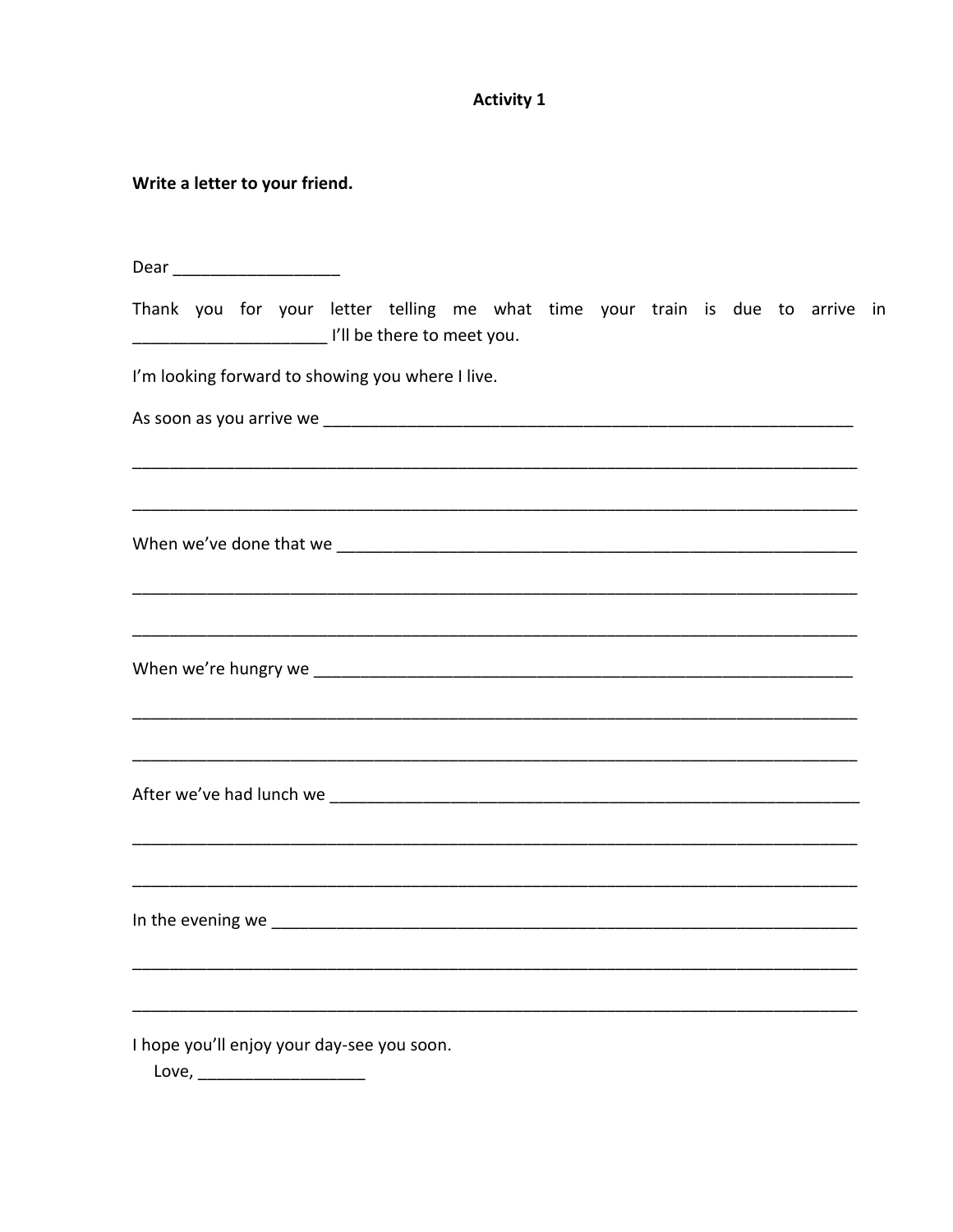| <b>Activity 2</b>                                                                                                                            |
|----------------------------------------------------------------------------------------------------------------------------------------------|
| If I had the chance                                                                                                                          |
| Write brief answers If you had the chance what you would do in each case.                                                                    |
| If I were my parents                                                                                                                         |
|                                                                                                                                              |
| ,我们就会在这里的人,我们就会在这里的人,我们就会在这里的人,我们就会在这里,我们就会在这里的人,我们就会在这里,我们就会在这里的人,我们就会在这里的人,我们就                                                             |
|                                                                                                                                              |
|                                                                                                                                              |
|                                                                                                                                              |
|                                                                                                                                              |
| <u> 1989 - Johann Stoff, deutscher Stoff, der Stoff, der Stoff, der Stoff, der Stoff, der Stoff, der Stoff, der S</u><br>If I were a teacher |
|                                                                                                                                              |
|                                                                                                                                              |
|                                                                                                                                              |
|                                                                                                                                              |
|                                                                                                                                              |
| I wouldn't let them                                                                                                                          |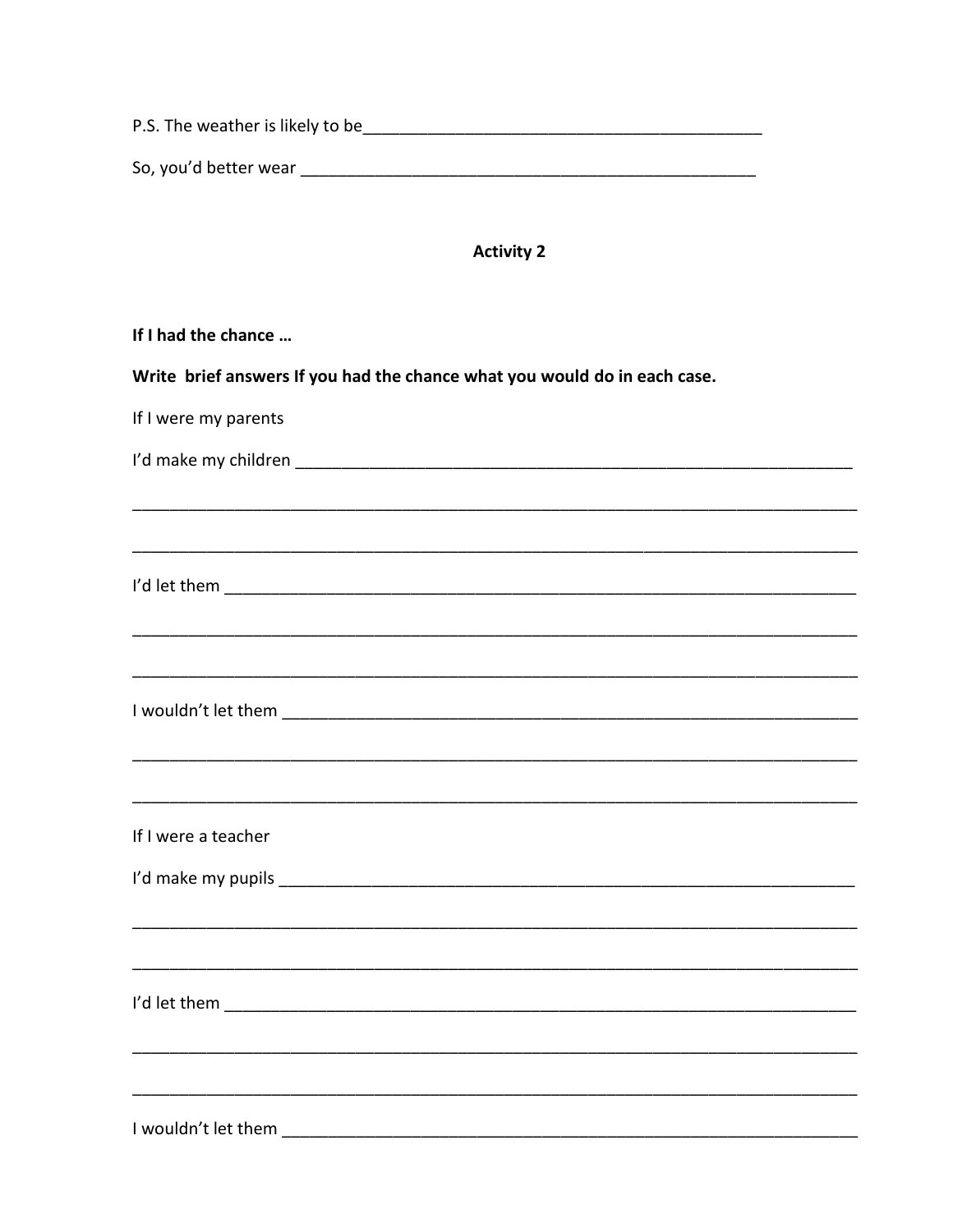| If I were the manager of my country's football team, |
|------------------------------------------------------|
|                                                      |
|                                                      |
|                                                      |
|                                                      |
|                                                      |
|                                                      |
|                                                      |
|                                                      |
|                                                      |
| If I were the manager of a big company,              |
|                                                      |
|                                                      |
|                                                      |
|                                                      |
|                                                      |
|                                                      |
|                                                      |
|                                                      |
|                                                      |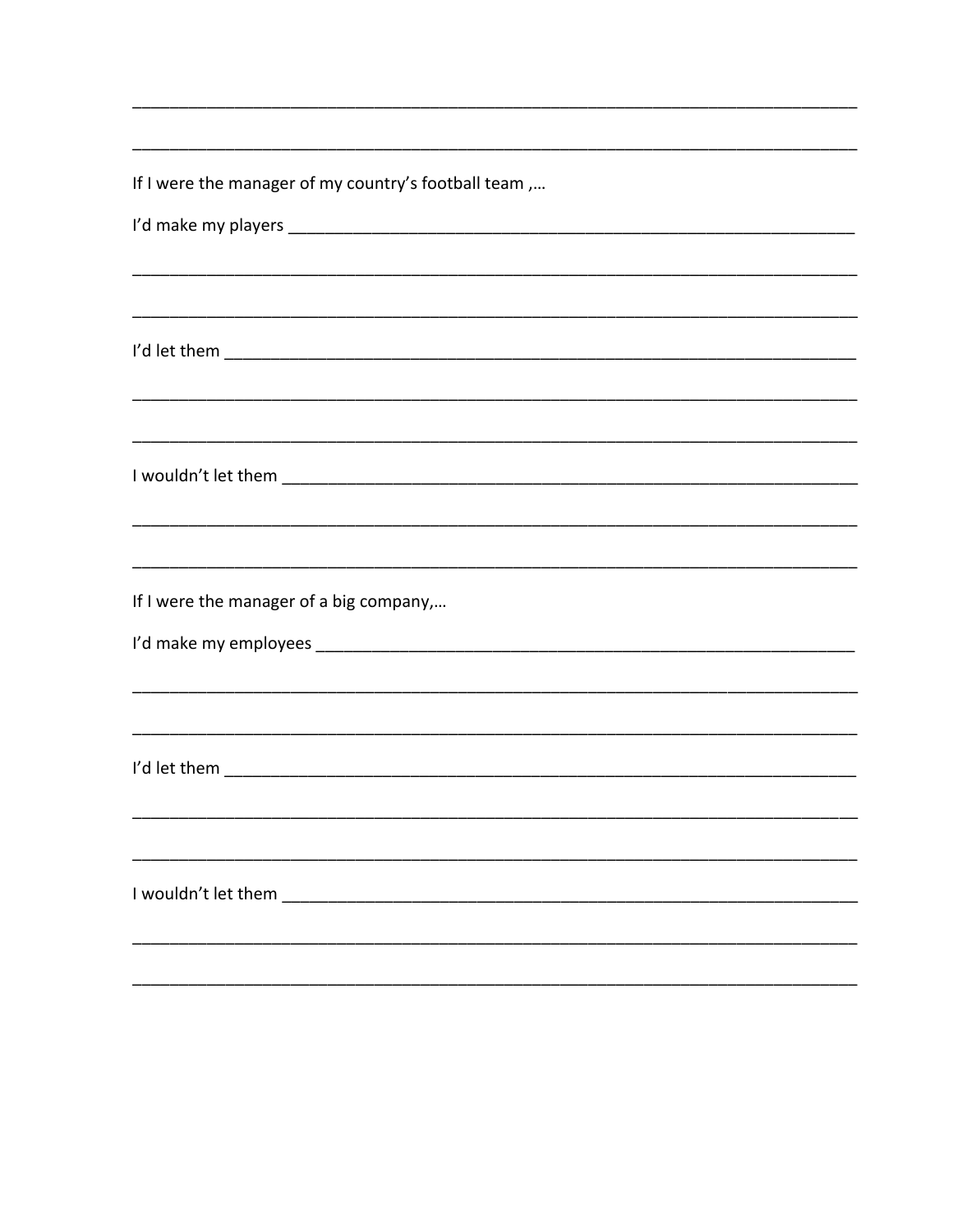#### Can you write like the writer?

## Write a short click bait listicle on one of the topics below, or use your own ideas.

- Halloween superstitions
- weird superstitions from around the world
- fake superstitions that will trick your friends
- songs that mention superstitions

Write no more than 400 words. Refer to your notes from Exercise 5, and the 'Did you know?' box to help you.

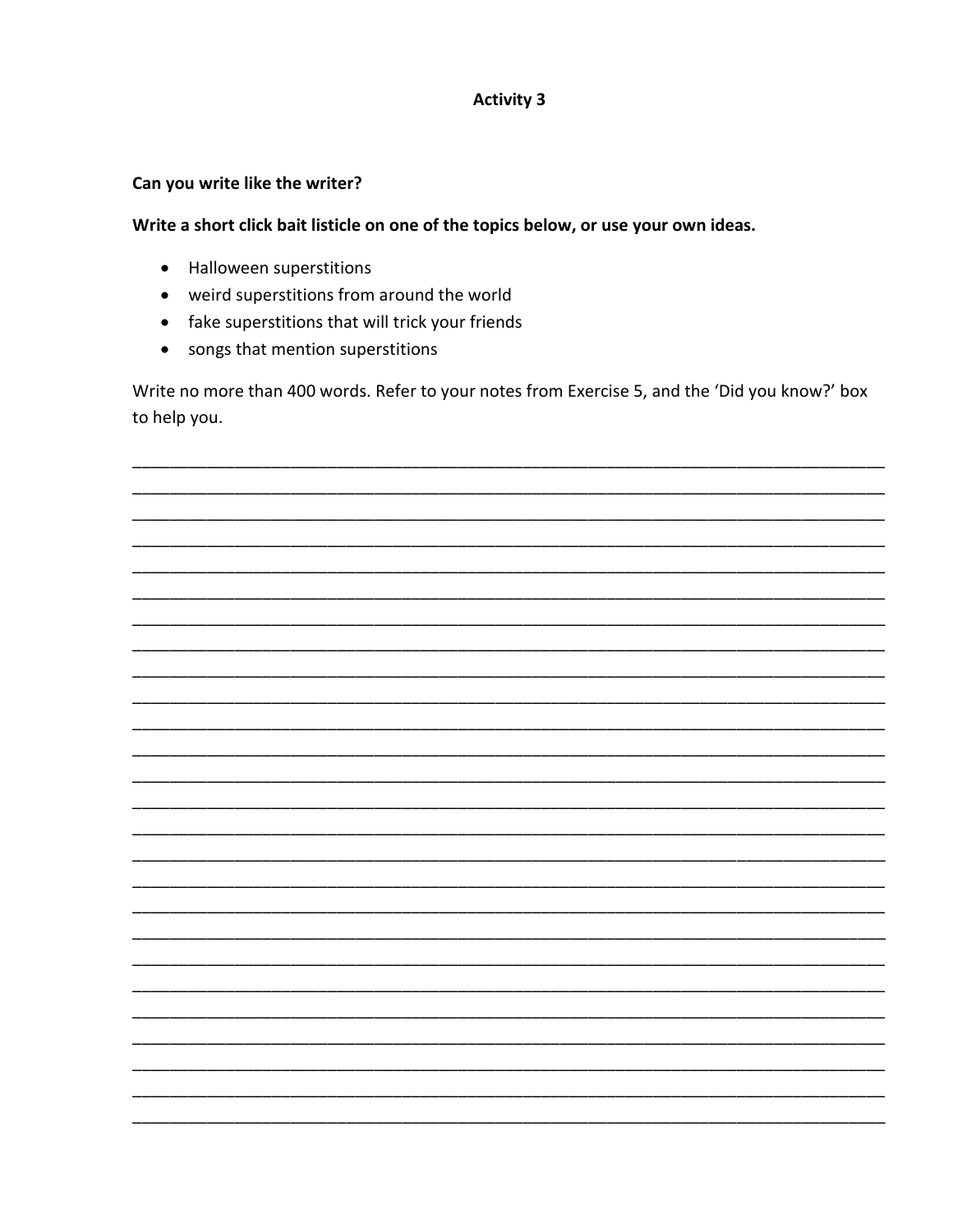## **Career / Work – CV Builder**

You are going to write a CV. What is the purpose of a CV? Brainstorm with a partner and write your answer in the box below.

Your CV should demonstrate how you meet the requirements described in the job advertisement. List them in the box below.

| Which of the following categories of information do you want to include on your CV? What order |
|------------------------------------------------------------------------------------------------|
| should they go in?                                                                             |
| Personal profile                                                                               |
| Personal details                                                                               |
| Contact details                                                                                |
| <b>Education history</b>                                                                       |
| Professional training                                                                          |
| Professional qualification                                                                     |
| <b>Employment history</b>                                                                      |
| Current employment and responsibilities                                                        |
| <b>Skills</b>                                                                                  |
| Interests                                                                                      |
|                                                                                                |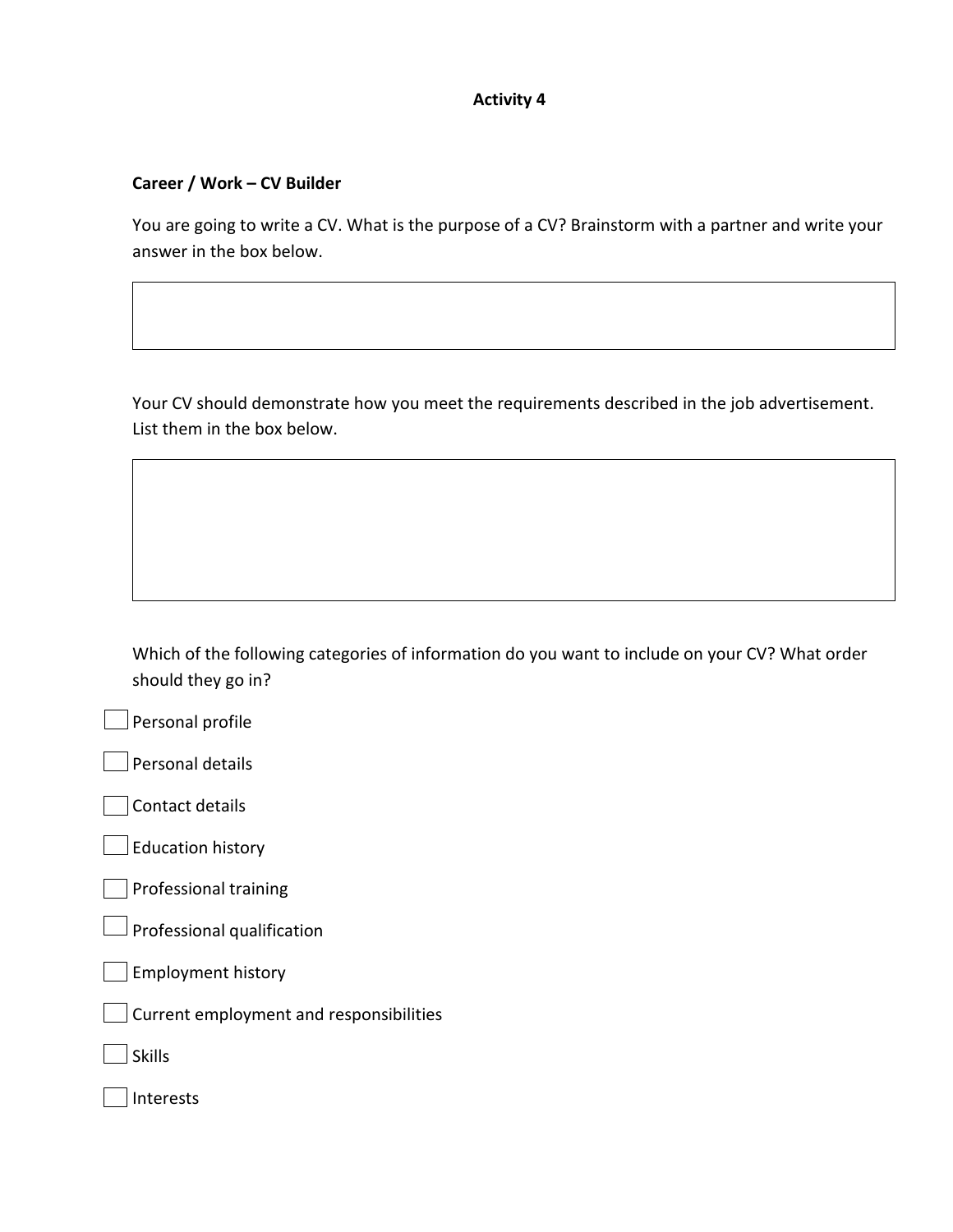References

Memberships of professional organisations

Use the table to draft your CV.

**Hint:** Be careful to avoid mistakes in spelling and grammar. These can give a bad impression to a potential employer.

Using the table, fill in each **category heading** with the categories you have selected from the list on the previous page. Write in the details box under each category the most relevant information for your skills, experiences and your chosen job advertisement.

| Category heading: |
|-------------------|
| Details:          |
|                   |
|                   |
| Category heading: |
| Details:          |
|                   |
|                   |
| Category heading: |
| Details:          |
|                   |
|                   |
| Category heading: |
| Details:          |
|                   |
|                   |
|                   |
| Category heading: |
| Details:          |
|                   |
|                   |
|                   |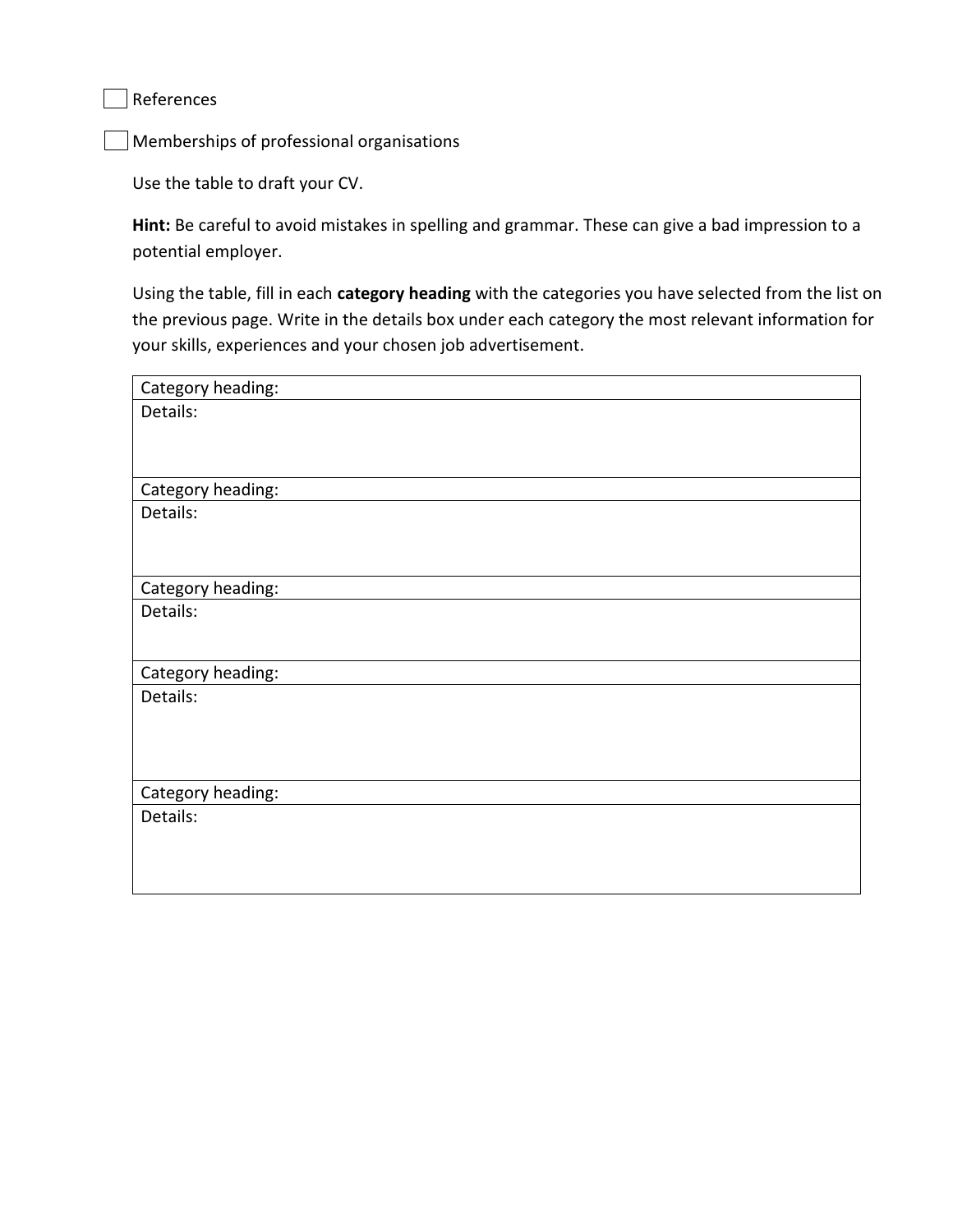## **Let's dance**

# **Follow the instructions for three dances. Which one is famous? Can you think of names for the two invented dances?**

1. Stand with your feet about 50cm apart. Bend your knees and move up and down. Point your fingers at people and look tough. Now cross your arms, walk in a circle and shake your head. Repeat in the opposite direction.

2. Woman: Put your left hand on the man's shoulder. Man: Put your right arm around the woman's waist. Use your other arms to hold hands. Take a step to the man's left, and then move the other foot to touch the foot you moved. Now step to the man's right. Repeat. Slowly rotate at the same time.

3. Move your hips. Put your right arm out in front of you with your hand up in a stop gesture. Do the same with your right arm. Cross your right leg over your left leg. Quickly point your right thumb over your left shoulder. Do the same with your left thumb. Spin round. Repeat.

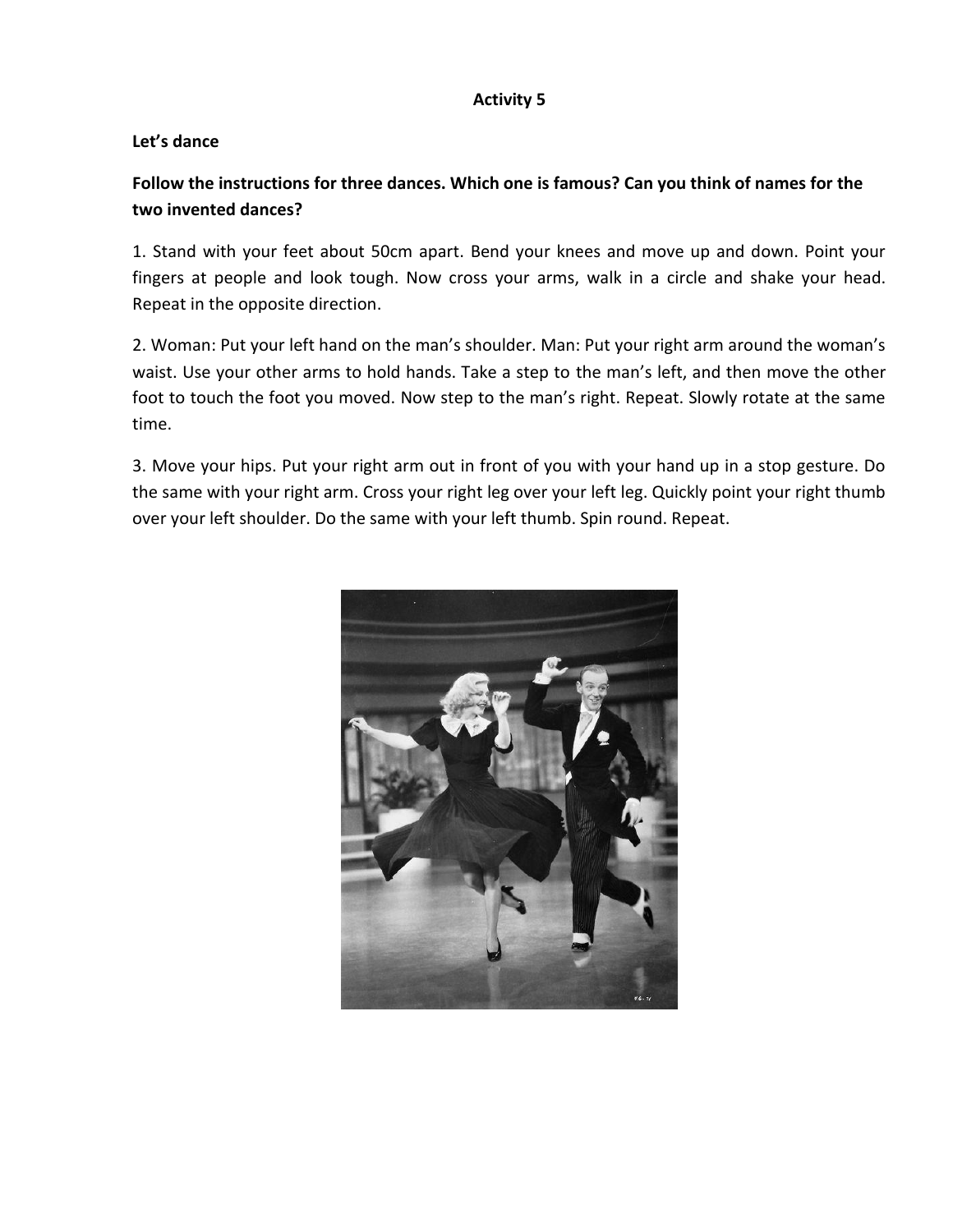

Write an essay

Speak about your own experience learning a foreign language or foreign languages. You may speak about a specific experience at home or abroad, what you find/found the most difficult or the easiest in learning the language.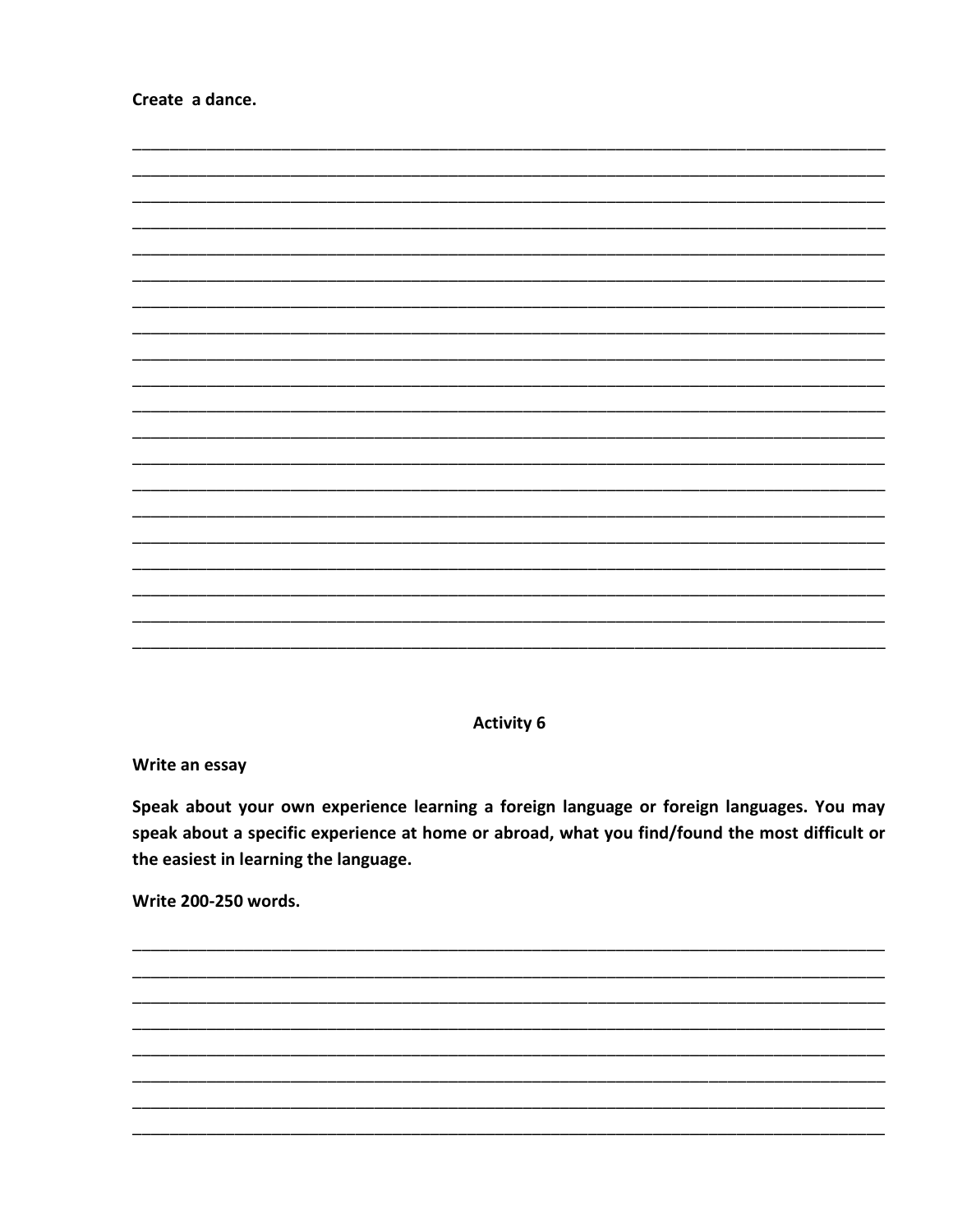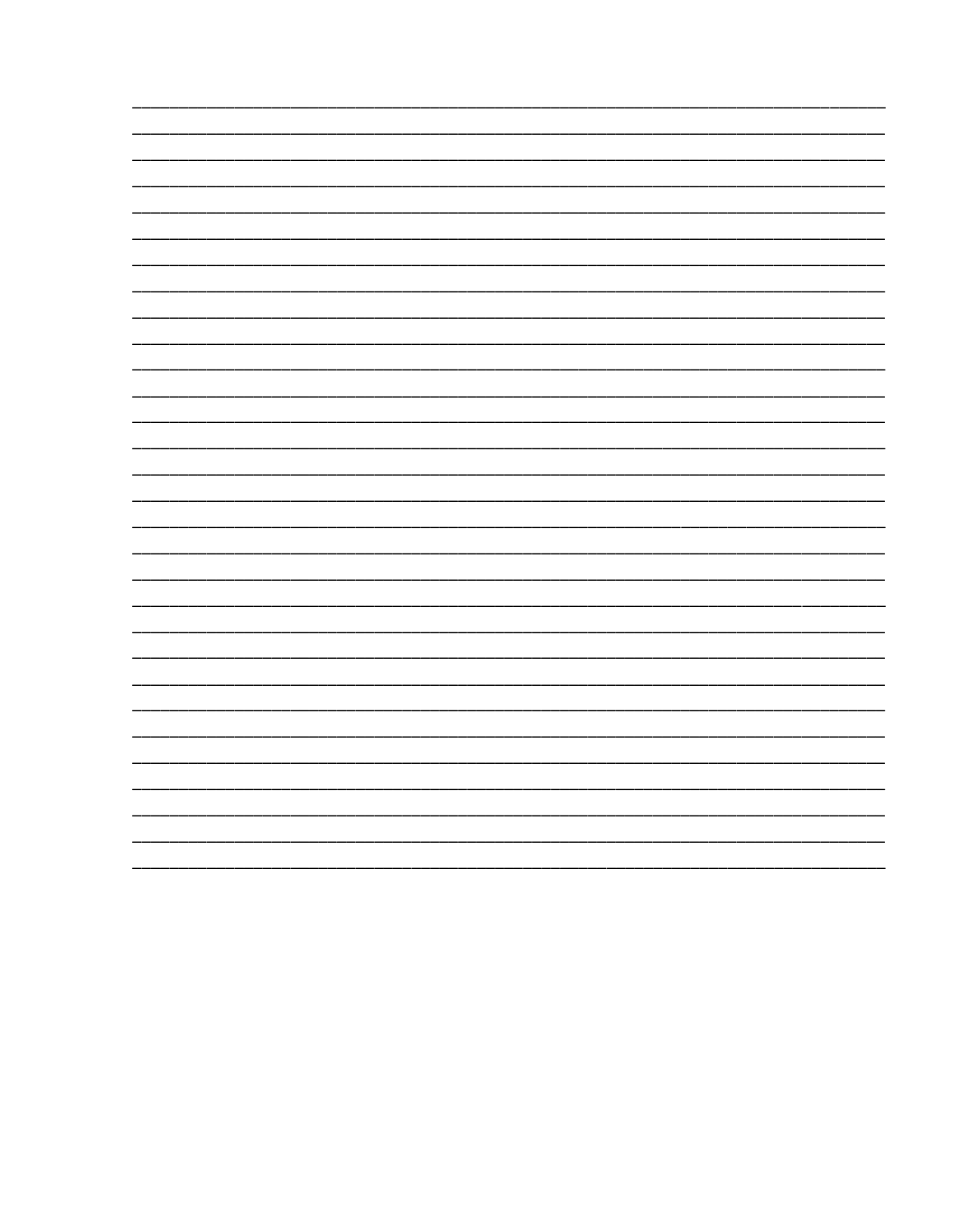Write a Job application

There is a vacancy in the famous financial company and you are interested. Write a letter to the HR of the company. Write about your experience and try to make the HR sure that you are the appropriate candidate to the vacancy.

**Write 100-150 words.** 

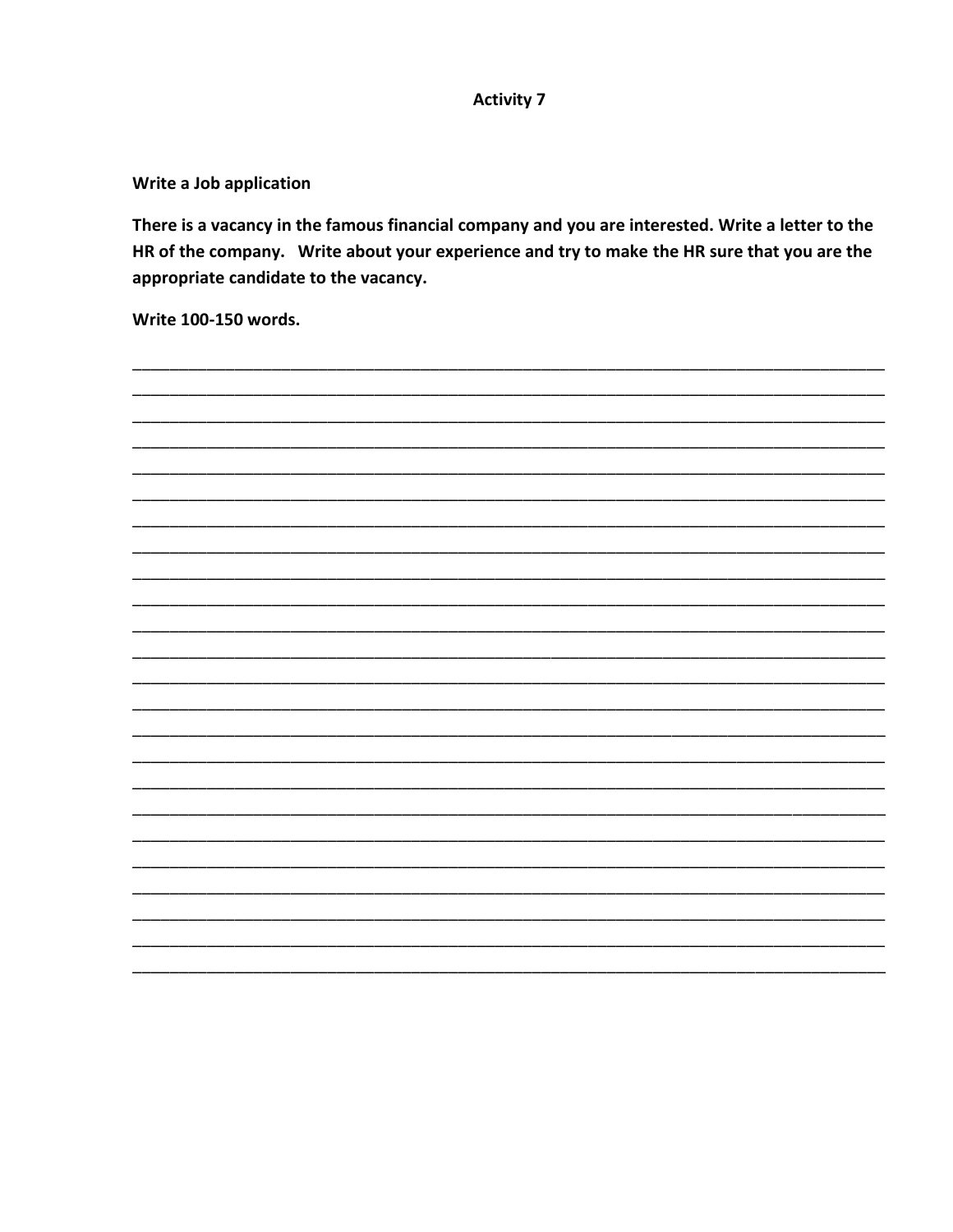Write an essay.

"We are what we wear" Discuss, with examples from your own way of dressing.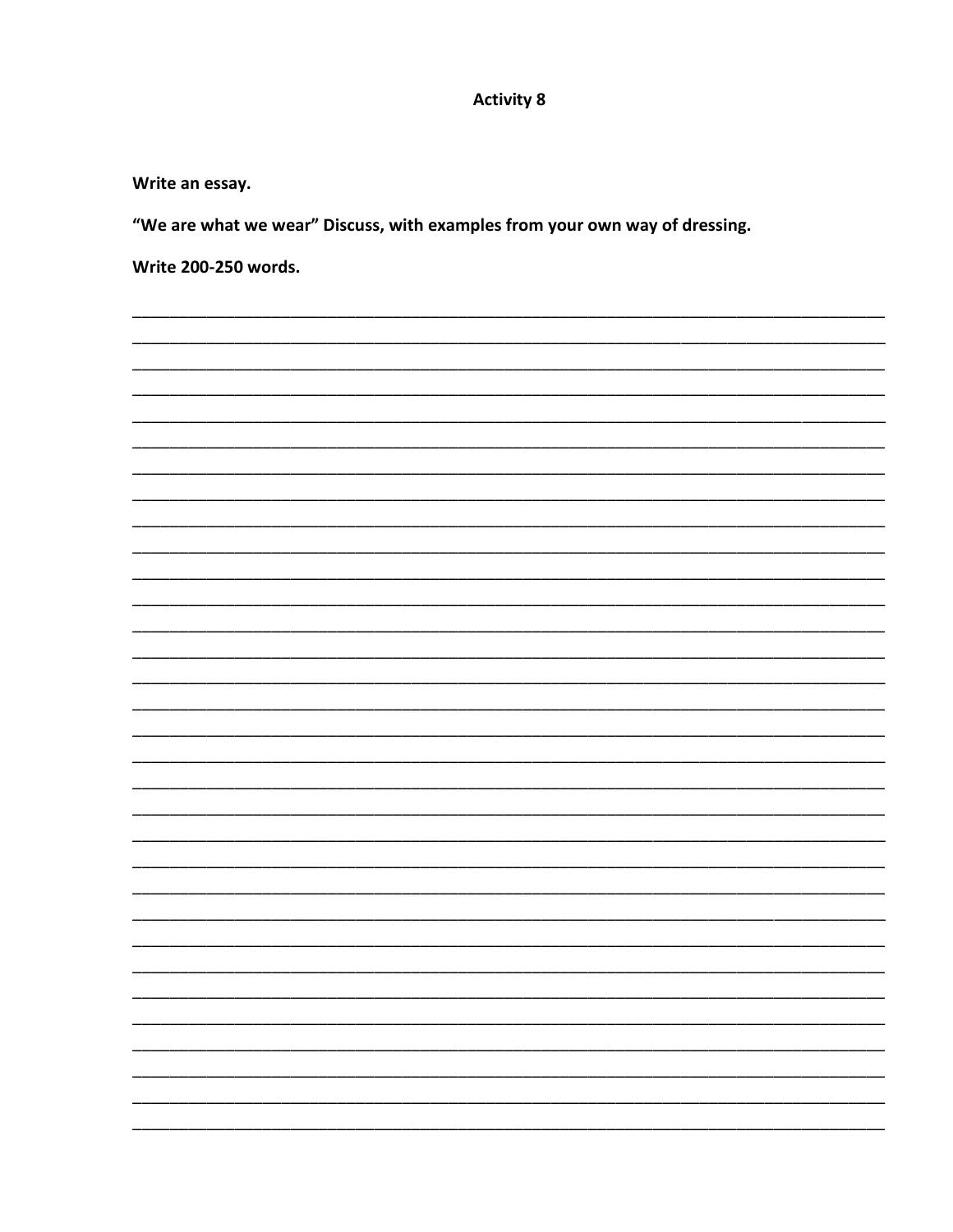Write an essay.

Some people think that, living abroad gives you variety of possibilities to develop professionally and personally than living in your own country. Do you agree or disagree with this opinion? State your opinion and support it with reasons and examples.